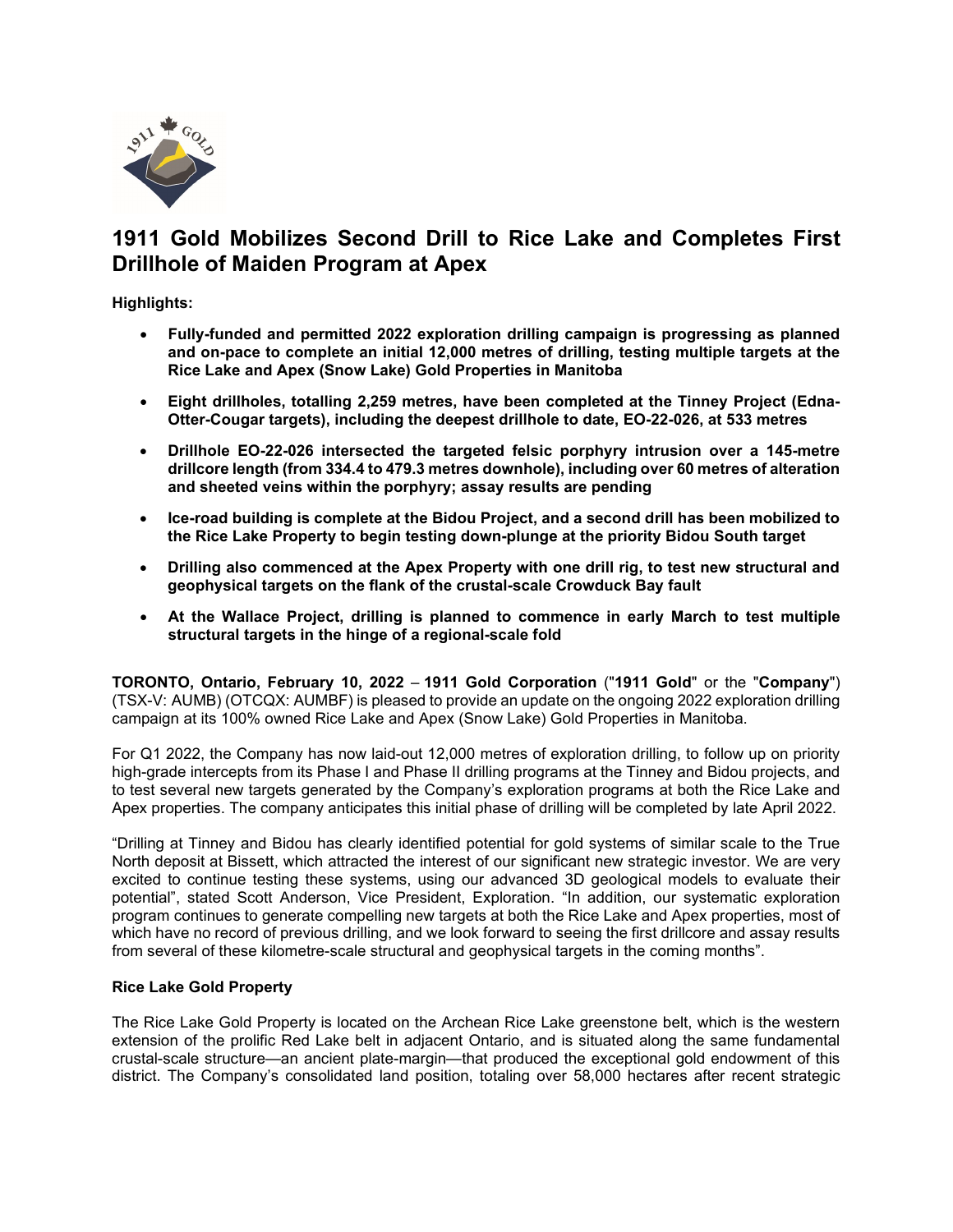acquisitions, covers a 70-kilometre-long section of a crustal-scale 'break', referred to as the Wanipigow fault, that represents a principal control on orogenic gold in the Rice Lake–Red Lake district.

Following up on high-grade intercepts from its previous exploration drilling programs, the Company is drilling several targets in the Tinney and Bidou project areas, focusing on significant structures that have demonstrated potential to host high-grade gold.

Initial drilling at Tinney will include approximately 2,200 metres to follow-up on previous results at the Edna-Otter and Cougar targets, and approximately 1,300 metres to test several new targets proximal to the Gunnar porphyry intrusion (**Figure 1**). Likewise, at Bidou, initial drilling is planned to include 2,100 metres of follow-up drilling at the Bidou South and Bidou Shear targets (**Figure 2**), as well as 1,400 metres to test two new targets in the northern part of the project area, both of which are associated with historical workings, with no record of previous drilling.



Figure 1: Tinney Project area showing drillhole locations and previous assay results

At the Wallace Project, the Company plans to complete approximately 2,500 metres of helicoptersupported, first-pass drilling to test five different structures that are favourably situated in the hinge of a regional-scale fold and returned high-grade gold values from the Company's sampling programs.

In addition, an induced-polarization (IP) survey (Abitibi Geophysics' OreVision® system) has been completed over a 24 line-kilometre grid at the Currie's Landing Project, in the far western portion of the Rice Lake Property. The grid was centred on a large-scale, untested, structural target defined by high-resolution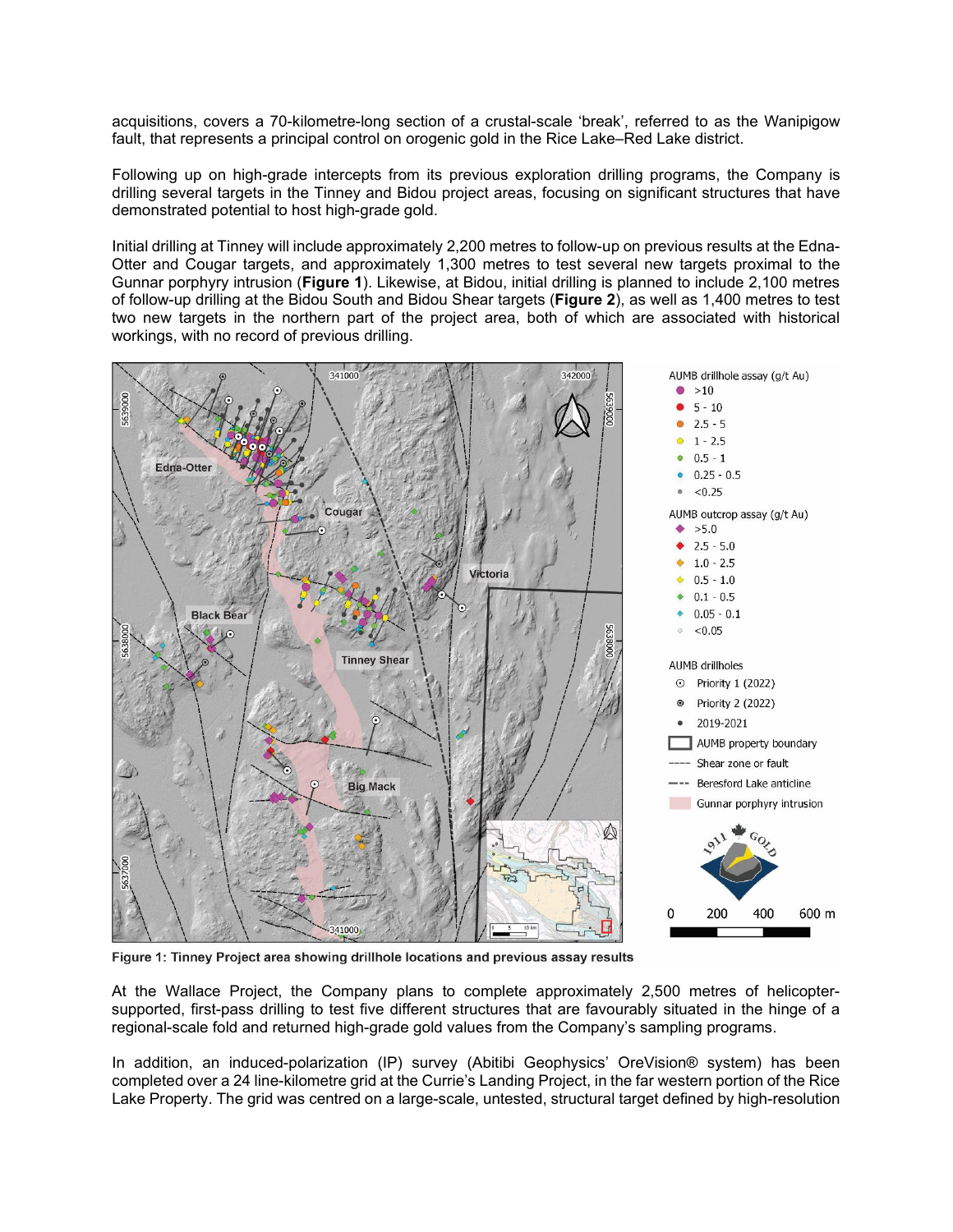magnetic survey data. The Company anticipates generating a number of compelling drill targets at Currie's Landing based detailed 3D inversion and interpretation of the magnetic and IP datasets, with a maiden drill program anticipated for H2 2022.



Figure 2: Bidou Project area showing drillhole locations and previous assay results

## **Apex (Snow Lake) Gold Property**

 $\circ$  < 0.05

The Apex Gold Property, totalling 2,200 hectares, is located in the Paleoproterozoic Flin Flon – Snow Lake greenstone belt, which is one of the most prolific belts of that age worldwide, hosting numerous world-class base metal deposits as well as the 1.5-million-ounce New Britannia gold deposit, located 14 kilometres to the northwest at Snow Lake. Significant gold deposits and occurrences in the district are spatially associated with the northern margin of the belt; the Company's Apex Property is situated between two crustal-scale faults cutting this margin, representing a highly favourable structural setting, which is also currently being explored for gold by an affiliate of Kinross Gold Corporation, on the opposite (south) side of the crustal-scale Crowduck Bay fault.

On the basis of new geological mapping, surface sampling and a deep-penetrating IP survey (Abitibi Geophysics' OreVision® system), the Company has identified six priority drill targets at Apex (**Figure 3**); approximately 2,500 metres of drilling is planned to test these targets in the coming weeks.

## **Outlook**

 $< 0.25$ 

With drilling programs now ongoing in three projects areas, and a fourth program to be added in early March, the Company anticipates strong news flow in H1 2022, leading into the 2022 field exploration program, which is being designed to further advance several projects within the district-scale Rice Lake Property, as well as the Apex Property.

The Company is continuing to manage off-site issues related to weather and COVID-19 which have already caused delays in sample shipments from the first six drillholes to the assay lab in Ontario. The Company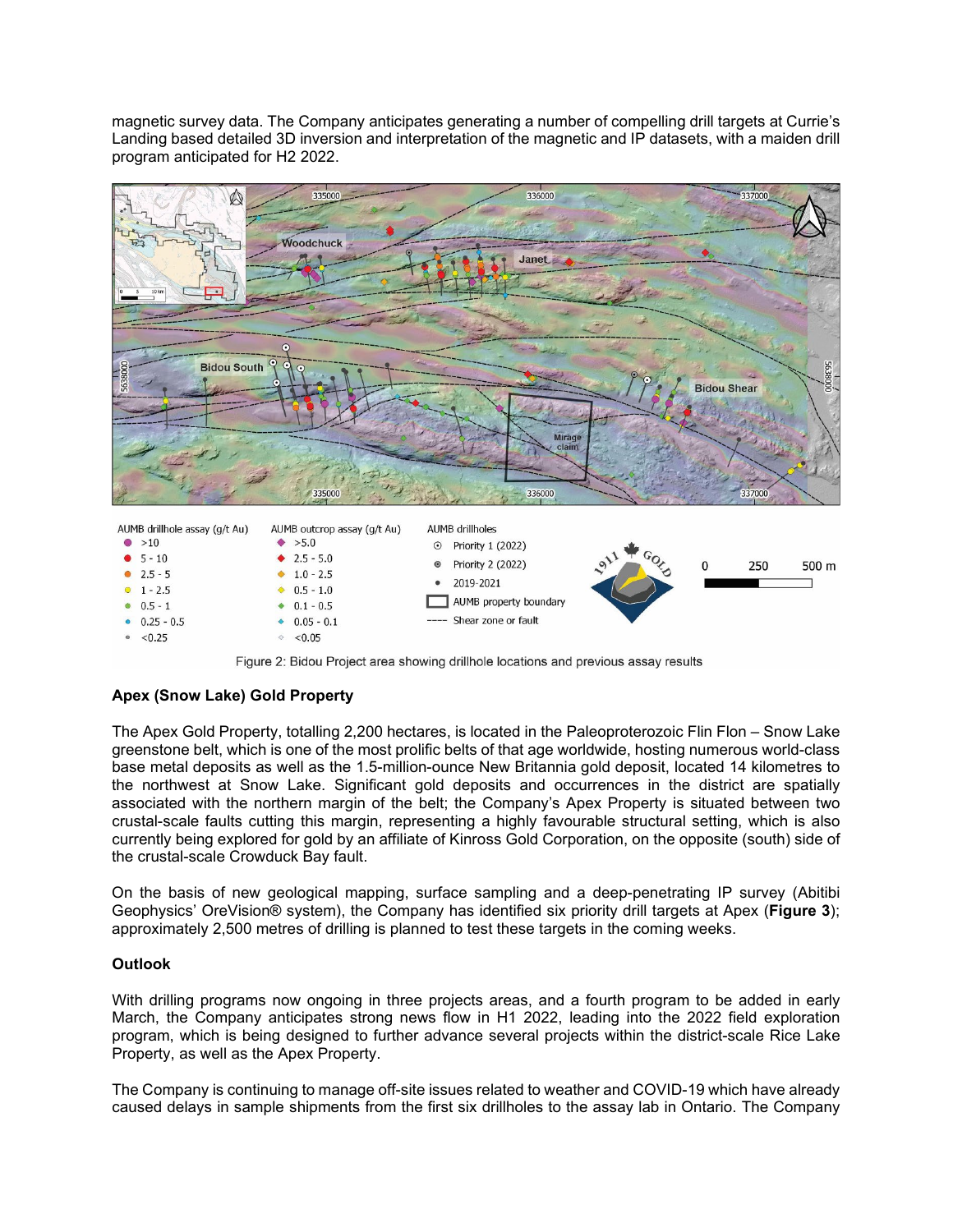has also received reports of increased lab turnaround times due to staff depletions. The Company is evaluating options to work around the shipping delays and every effort will be made to obtain and report assay results as rapidly as possible.



Figure 3: Apex Property showing planned drillhole locations and previous assay results

## **Qualified Person Statement**

Technical information in this news release has been reviewed and approved by Dr. Scott Anderson, Ph.D., P.Geo., the Company's Vice President, Exploration, and Qualified Person as defined by Canadian National Instrument 43-101 – Standards of Disclosure for Mineral Projects.

## **About 1911 Gold Corporation**

1911 Gold is a junior explorer that holds a highly prospective, consolidated land package totalling more than 58,000 hectares within and adjacent to the Archean Rice Lake greenstone belt in Manitoba, and also owns the True North mine and mill complex at Bissett, Manitoba, where it reprocesses historic tailings on a seasonal basis. 1911 Gold believes its land package is a prime exploration opportunity, with potential to develop a mining district centred on the True North complex. The Company also owns the Apex project near Snow Lake, Manitoba and the Tully and Denton-Keefer projects near Timmins, Ontario, and intends to focus on both organic growth opportunities and accretive acquisition opportunities in North America.

1911 Gold's True North complex and exploration land package are located within the traditional territory of the Hollow Water First Nation, signatory to Treaty No. 5 (1875-76). 1911 Gold looks forward to maintaining open, co-operative and respectful communication with the Hollow Water First Nation, and all local stakeholders, in order to build mutually beneficial working relationships.